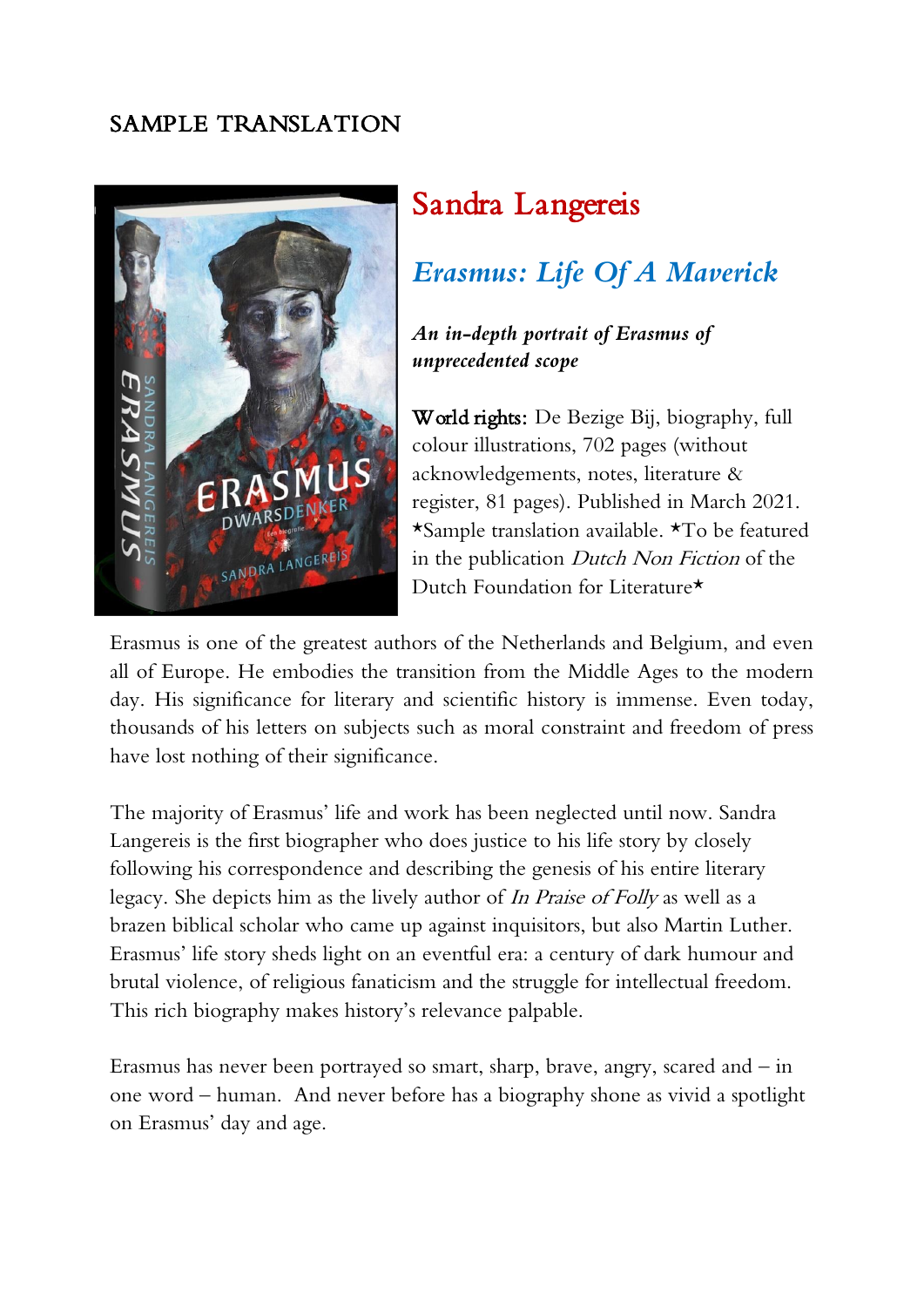## Erasmus: Life of a Maverick

Contents

#### PROLOGUE

TRUE STORIES Around the world · The Gospel of Rotterdam · The ordeal · Shogun · The Saint of Tokyo · Erasmus of Amsterdam

## PART I BEFORE IT ALL BEGAN

Autobiographies Before it all began · Iliad of disasters

> Father Birth · Father · Herasmus

Primary School Lowlandish literacy · Gothic script · Grammar for beginners

Secondary School Deventer · Latin on the IJssel · Talking books · From Gregorian to Greek · The plague

Boarding House Under guardianship · Brothers of Bosch · Rich clerks' house · Hunger for books

> Dates of Birth A false sentence in the Compendium

Erasmus's secret Brother Pieter · Father Gerard · Pope Leo · Invisible ink

### PART II PLAYING FOR STAKES

Monastery Three vows · Professed brothers · Cloistered comforts · Divine office · Stolen hours · Against the Barbarians · The art of poetry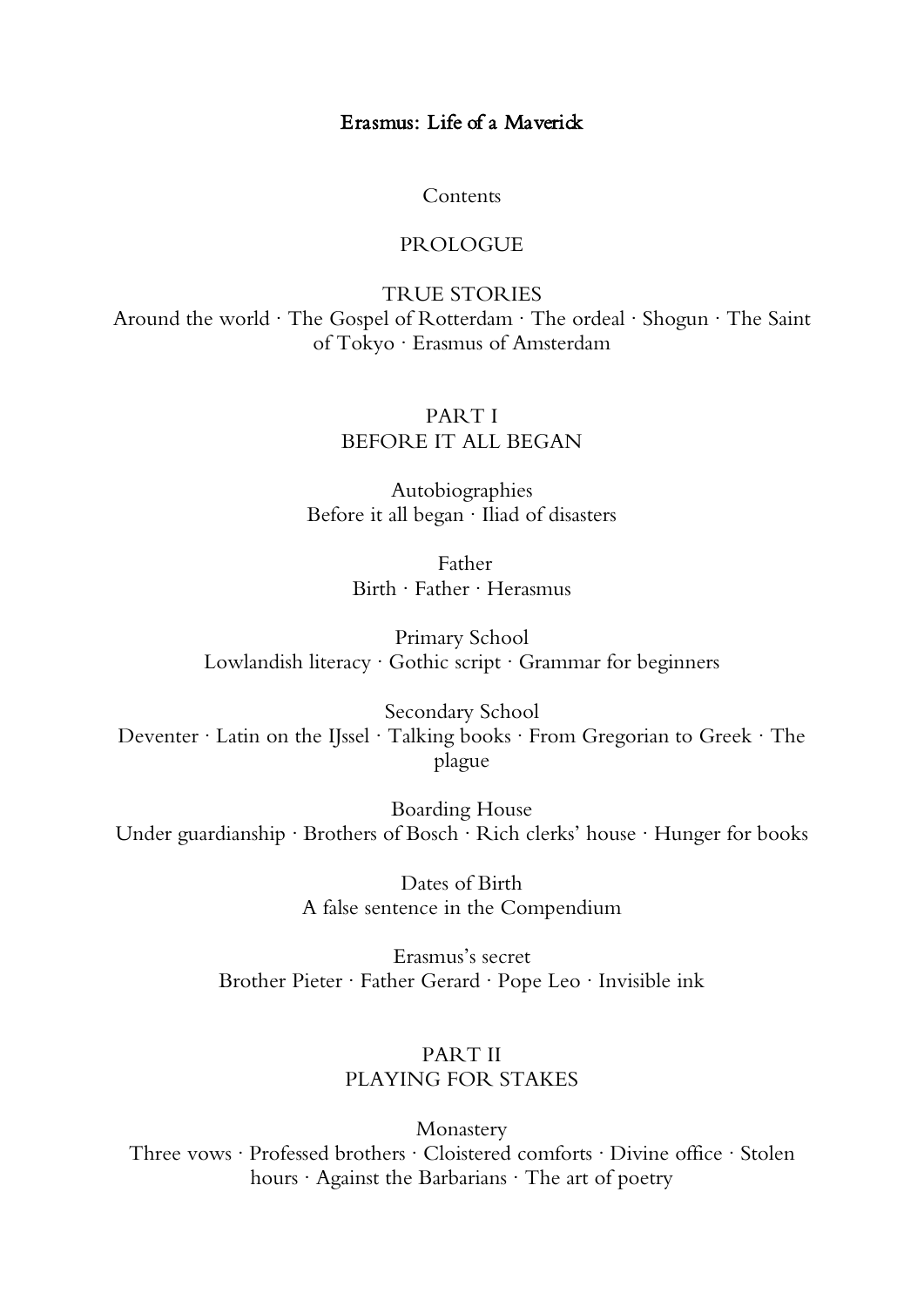#### Court

Escape · Cardinal failure · Fresh prospects

University

Mould and rotten eggs · Cursed freedom · Aristotelissimus Thomas · Parisian theologasters · Follow the executioners · Christ in Oxford

'I'm turning into a Greek – but by myself' Over at Dover · Eight hundred Adages · Time for a masterpiece · A fool with St Jerome · Nowhere man

'Paper is all I possess' Paean for a prince · Herasmus makes a name for himself · Rattling fart · Shrewd and lewd in England  $\cdot$  A living that didn't materialise

'Your type will make my work immortal' Crossing the Alps on horseback · Venetian knowledge lab · Three thousand Adages

'If I was too impertinent, 'twas Folly that spoke' At home with Thomas More · In Praise of Folly · Golden book

'Some divine force seems to inspire me' Lector in Cambridge · Rector of Aldington · Work on a world first · Disappear for a while

'That's my game, and that's how I have to play it' The God of Rotterdam · Asterisks and obelisks · Bulk bibles in Basle · Reviving St Jerome · A better bible · Pressing times · Mumpsimus and sumpsimus · Canon of Courtrai

#### PART III ENDGAME

'I can make the world shake on its foundations' The final act · The portable Erasmus · Comedians in Louvain · Angry letters · The drama plays out Luther's worthless performance

> 'In Rome they call me Errasmus' Bowing the knee · Book bans · Free will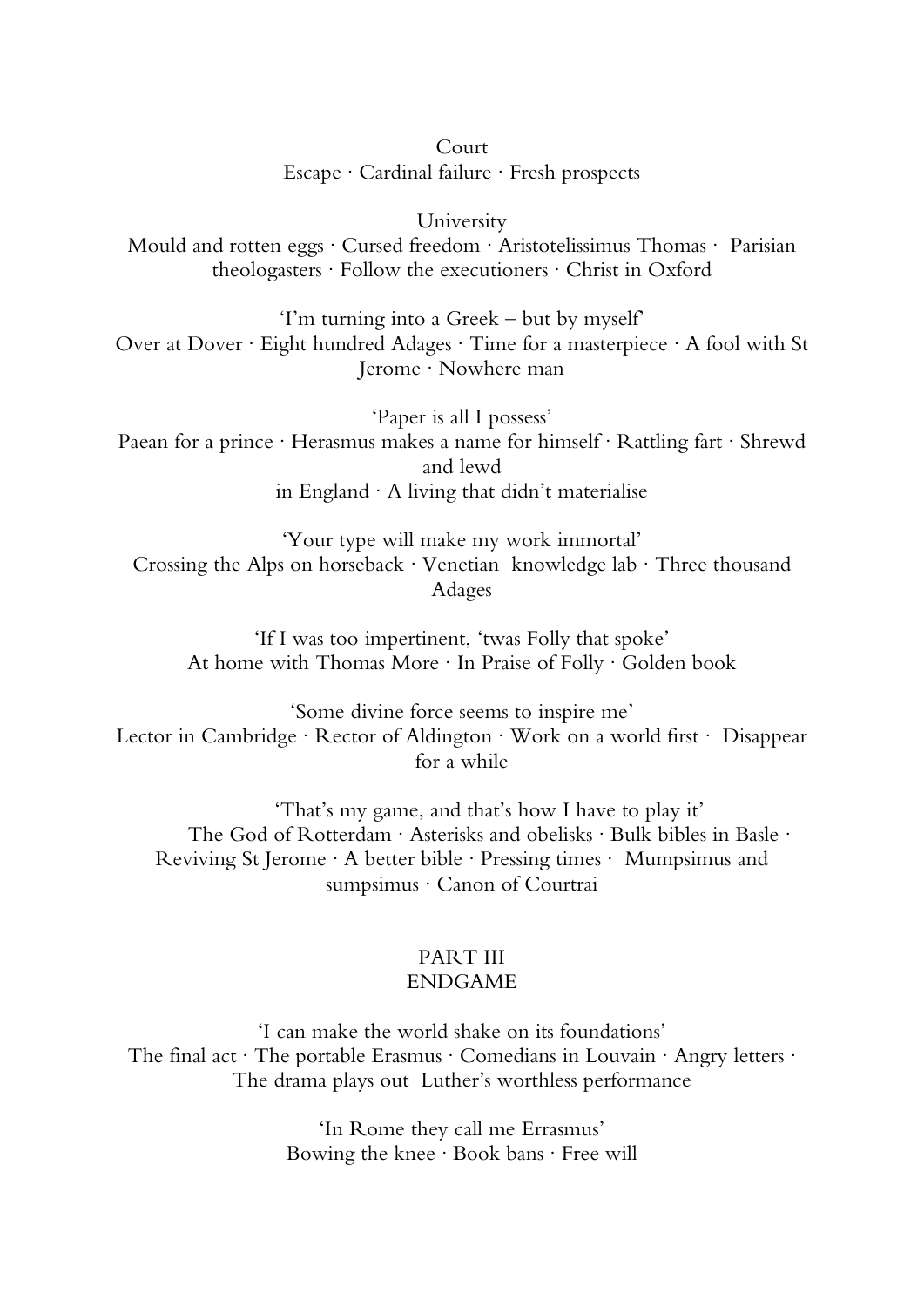'I have no talent for martyrdom' A house with a garden · Will · Death

Acknowledgements Notes on translations and credits Guide for further reading Bibliography Notes Index

Erasmus: Life of a Maverick

Over at Dover page 285-288

The last winter of the fifteenth century was drawing to a close. At the end of the Michaelmas term, when Oxford's lecture rooms closed their doors, Erasmus left England's oldest university. After a long Christmas break in London, where he lodged with the family of Lord Mountjoy, he returned at last to the lecture theatres, libraries and printers' workplaces of Paris. He made the crossing from Dover, in a small English merchant vessel that would reach France in a day, with any luck, if the wind stayed fair. But the wind often shifted during the voyage, or fell still, causing ships to fall off course or spend days bobbing at sea before they could carry on to their destination, sometimes only to run aground on a sand bank in sight of harbour, where they were forced to wait for the tide to free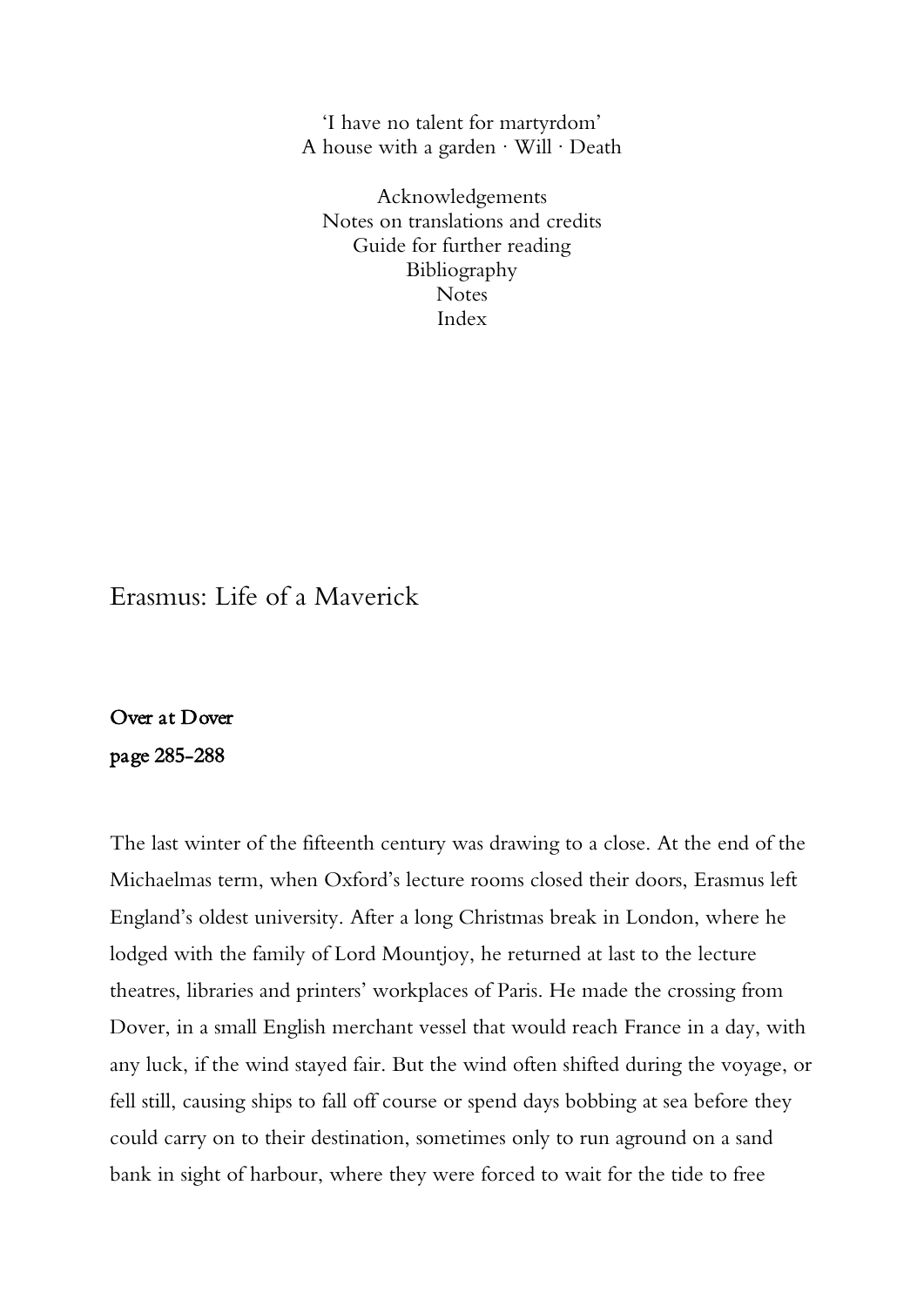them, hopefully in one piece. Regular passenger transport did not as yet exist. It was up to travellers themselves to buttonhole merchants and negotiate terms for a passage. The fee depended on the number of masts – the more masts the faster the vessel – and on the goodwill of the skipper. Passengers had to provide their own food and a travelling bed made of wooden slats.

Erasmus had bundled all his heavy luggage into a single large pack that could be stored in the hold with the cargo, to be transferred on arrival to a barge bound for Paris. Besides items of clothing – a black mantle with a grey and black lining, a spare mantle, a pair of purple boots – it also contained notes and books, including a parchment copy of Augustine's works and the Epistles of Paul. His leather travel bag held essentials for the voyage – a change of linen, a nightcap, a prayerbook. In the leather purse hooked to his belt he carried some small change. His savings were in his travel bag: this meant lugging a heavy weight of gold and silver coins around, as paper money had yet to be invented. Before he could even embark, though, disaster struck. His money was impounded by a customs officer.

Erasmus knew that in England the export of gold and silver currency had long been prohibited by royal decree. Travellers were only allowed a small sum to cover their travel costs. But neither he nor his English friends were aware that shortly before, the Crown had explicitly stipulated that no exception would be made for foreign valuta. In London he had changed his savings into French écus, not anticipating any difficulties when taking his belongings out of the country. In that he was sadly mistaken: the customs officer seized his bag of coins. Erasmus' defence that it was his own money, and that he absolutely depended on it to be able to carry out important work – he was a writer, he was a theologian – made little impression. Twenty pounds sterling represented his entire fortune: he must have had nearly a hundred gold French écus with him, savings that he had scraped together with difficulty from Lord Mountjoy's allowance, and which he needed to live off in the year ahead. He was permitted to keep one-tenth – that was laid down by law. Otherwise he couldn't even have afforded the crossing.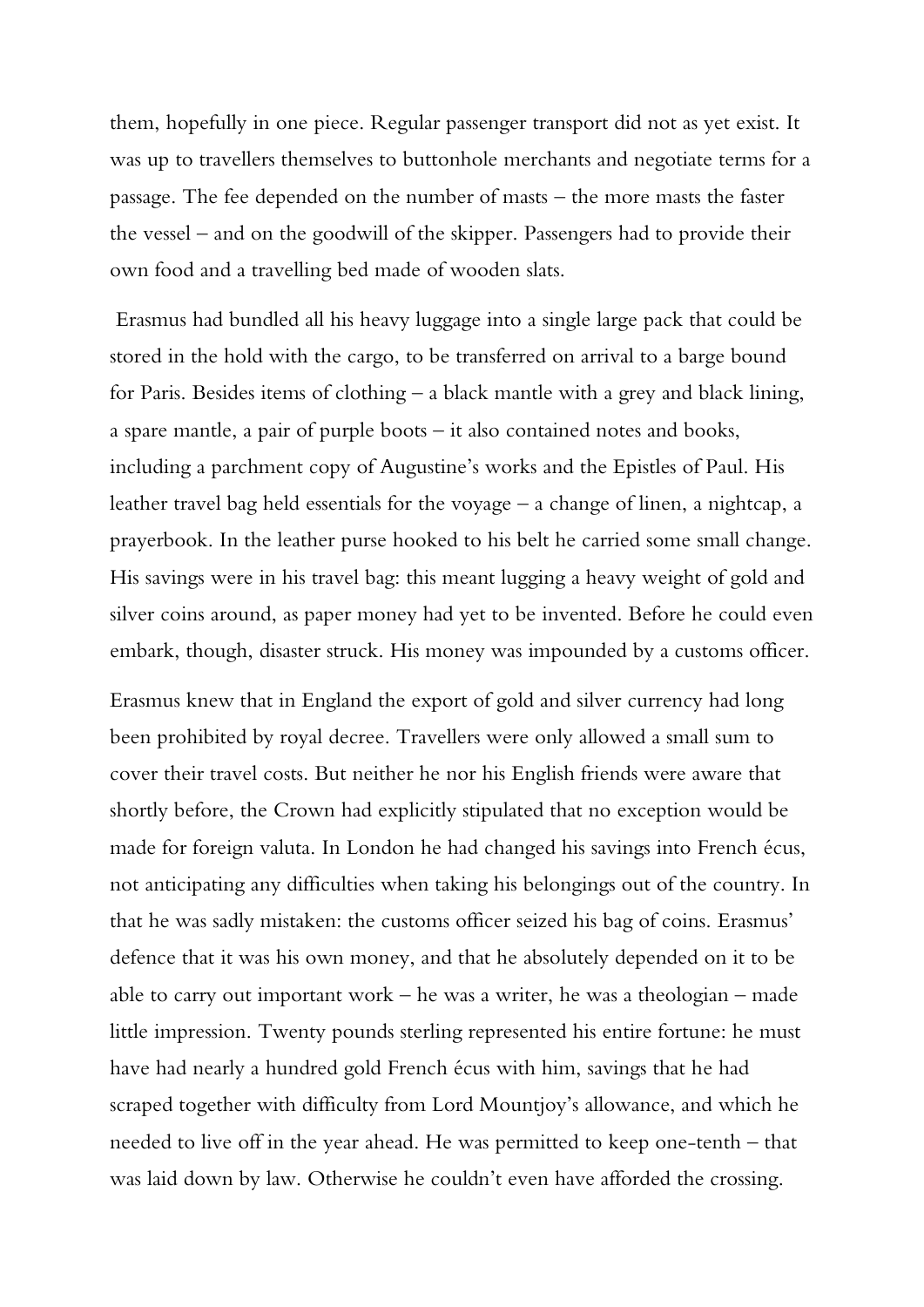What Erasmus should have done before leaving the country was convert his money into a bill of exchange. He could have done so by tendering his money to an English merchant who had credit on the Continent. Then, after having crossed the Channel, he could get a business contact of the merchant to refund his money, offering the bill of exchange as proof. That person might only require a letter from the London merchant to pay out the money on a good faith basis. But usually the contact would have to have an actual bill of exchange sent to him in advance. The document would first be cut in half with a pair of scissors. To prove that he was entitled to receive the money, Erasmus would have had to show that the jagged edges of his half of the bill exactly fitted the jagged edges of the half that the contact had received by courier from London. It remained a precarious transaction for a private individual: before you knew it, the business contact would claim a bill of exchange to be false. Back then there were no professional foreign exchange offices, and the banking families of Europe could be counted on the fingers of one hand. The emergence of a regulated cashless economy that offered people solid securities in exchange for interest lay far in the future. In the days before bank guarantees could be purchased and authorities laid down rules on money transfers, finding reliable financial agents remained a tricky issue for those having to move money. As Erasmus didn't know any merchants who could offer him a reliable exchange service, he felt – understandably enough – that it would be safer for him to escort his own money across the North Sea, unaware as he was that the export of all currency was prohibited. But his plan foundered before his ship had even left Dover harbour.

Having reached the French coast at the start of a new year and a new century, Erasmus travelled on to Tournehem Castle, near Calais, some ninety gold coins lighter and deeply dejected, to remind the Lady of Veere of his existence and her pledge to support him financially. She sent the penniless canon packing without even giving him a travel allowance for his journey to Paris. At the end of January he bade farewell to his old friend Batt, tutor to the young Lord of Veere,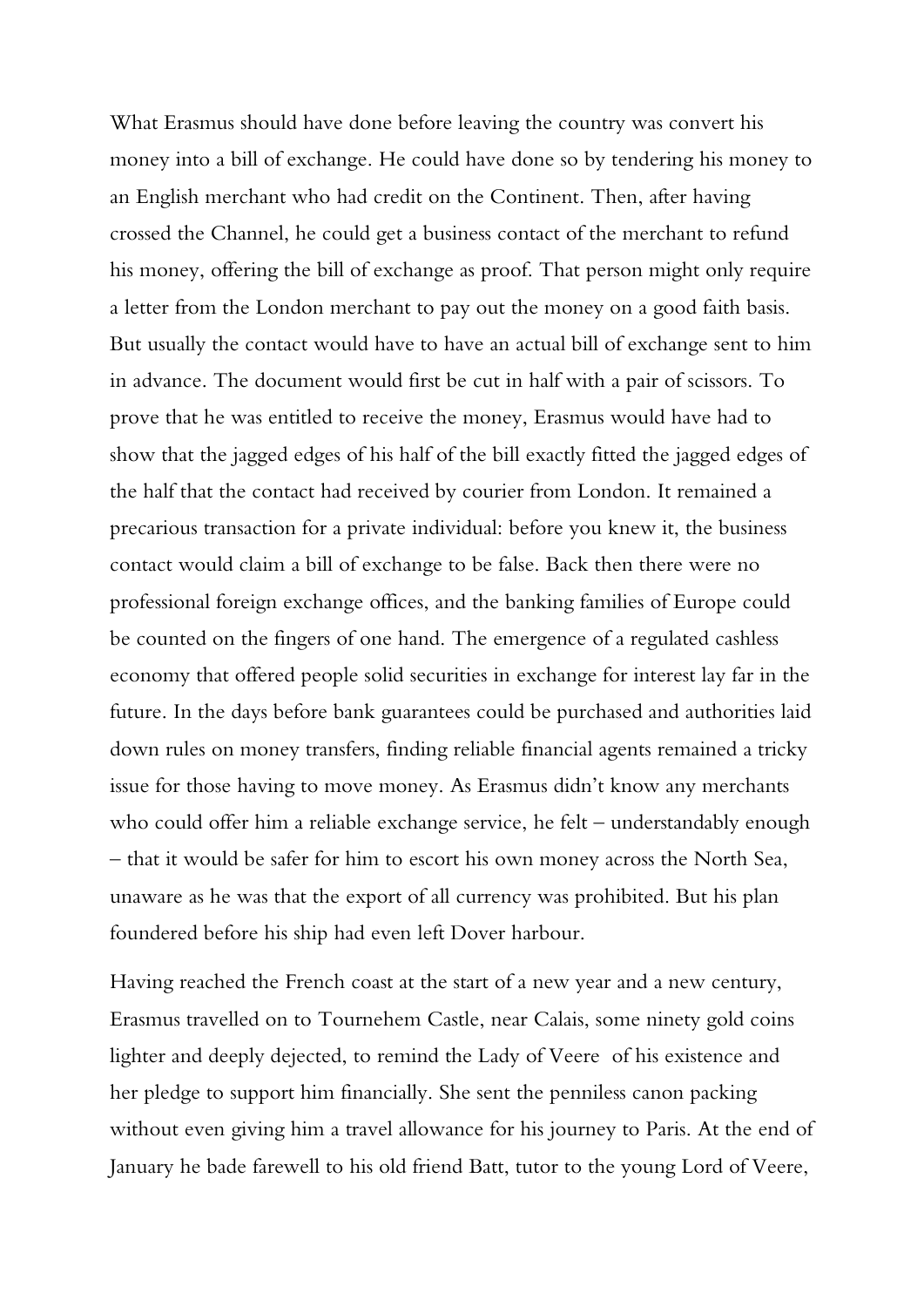and used his last ten gold coins to pay for a coach journey. When he got to Amiens, however, he decided to let the coach rattle on without him. His fear of contracting some unpleasant disease weighed stronger than his resolve to husband his resources. Disregarding the rule that required members of the clergy to travel in the company of a fellow cleric, he avoided public transport when he could, especially in the depths of winter, when it meant sitting in a coach cheek by jowl with coughing and sneezing fellow passengers.

Together with one other traveller – because to travel solo along bandit-ridden country roads was far too dangerous, and he did not as yet have an acolyte to accompany him – Erasmus hired horses so as to travel on independently. But poverty breeds anxiety, and along the way he was seized by a new worry: that the rogue he had hired the horses from would rob him of his remaining money. The man had refused to provide him with any mounts until Erasmus had showed him the entire contents of his purse, supposedly to ensure that the horse dealer's sidekick – who would accompany the two men to Paris – would be paid properly at the end of the journey. He had had to dig out all his gold coins, lay them one by one in the doctored scales of the horse dealer, and haggle endlessly about the exact weight in gold of each coin. Not a single one was heavy enough according to the horse dealer, a self-styled money gauger. He was even dismissive of the pride of Erasmus's collection – an older écu stamped with the image of a sun, dating from a time when coins contained a high percentage of pure gold. In the end he'd had to part with his very best coin for a shambling nag with a gaping neck wound.

Erasmus' mount was also overburdened, because after they set off, the sidekick had refused to walk as agreed, but instead brazenly clambered up to sit behind him. On top of that, his unwanted supercargo had the temerity to finger his purse – which kept sliding round his belt to the back – and shove it back to the front. 'Always keep your purse in sight,' the scoundrel cheekily reprimanded him. 'What difference does it make if it's empty?' Erasmus had jested. And now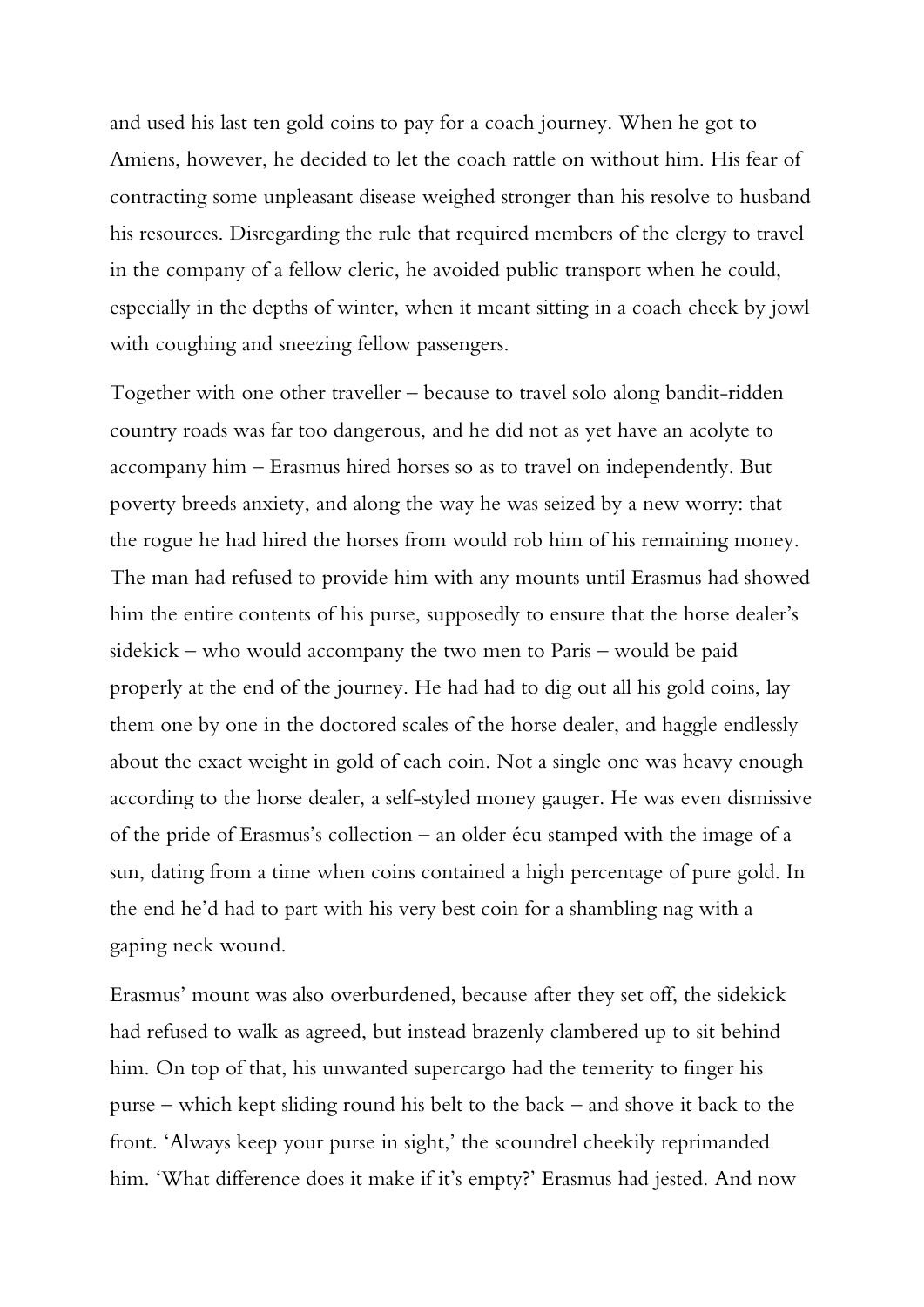it turned out that the villaineous horse dealer had been following them. In the second inn he suddenly confronted them with a cock and bull story about how he'd come to take his sidekick's place, because his wife had had an accident, so he needed to hurry home. But the man didn't go home at all. That evening, he and the horse dealer sat scheming together in the inn, no doubt about the robbery they were about to commit. Erasmus passed a sleepless night in the bed he shared with his companion, still dressed and booted, with the latter's sword – a canon didn't carry a weapon – and a chainmail glove stuffed under the pillow in readiness. They arose while it was still pitch dark in order to get away before the conspirators woke. But as they were paying for bed, meal and hay, the rascally innkeeper claimed only to have a handful of small silver coins in his cashbox. Which meant that instead of paying a fraction of a gold coin for a single night, Erasmus would have to part with almost a whole écu. After a furious row with the surly innkeeper and his screeching wife, he gave up. Trading insults in good and poor French was getting him nowhere, the innkeeper wouldn't budge and he wanted to get away. To make matters worse, the horse dealer and his sidekick had now been roused by the noise. But after telling them they were going to morning mass in the neighbouring village, Erasmus and his companion took to their heels. Leaving the horses they'd paid so much for behind at the inn, they set off on foot with all possible speed. By evening they had reached Saint-Denis. The next day, Erasmus arrived in Paris, destitute and exhausted. It was 2 February. All he had left in the world was three gold coins. He found board and lodging with the wily press agent Caminade, who was only too delighted to have the writer, now worn out and squeezed dry, in his debt.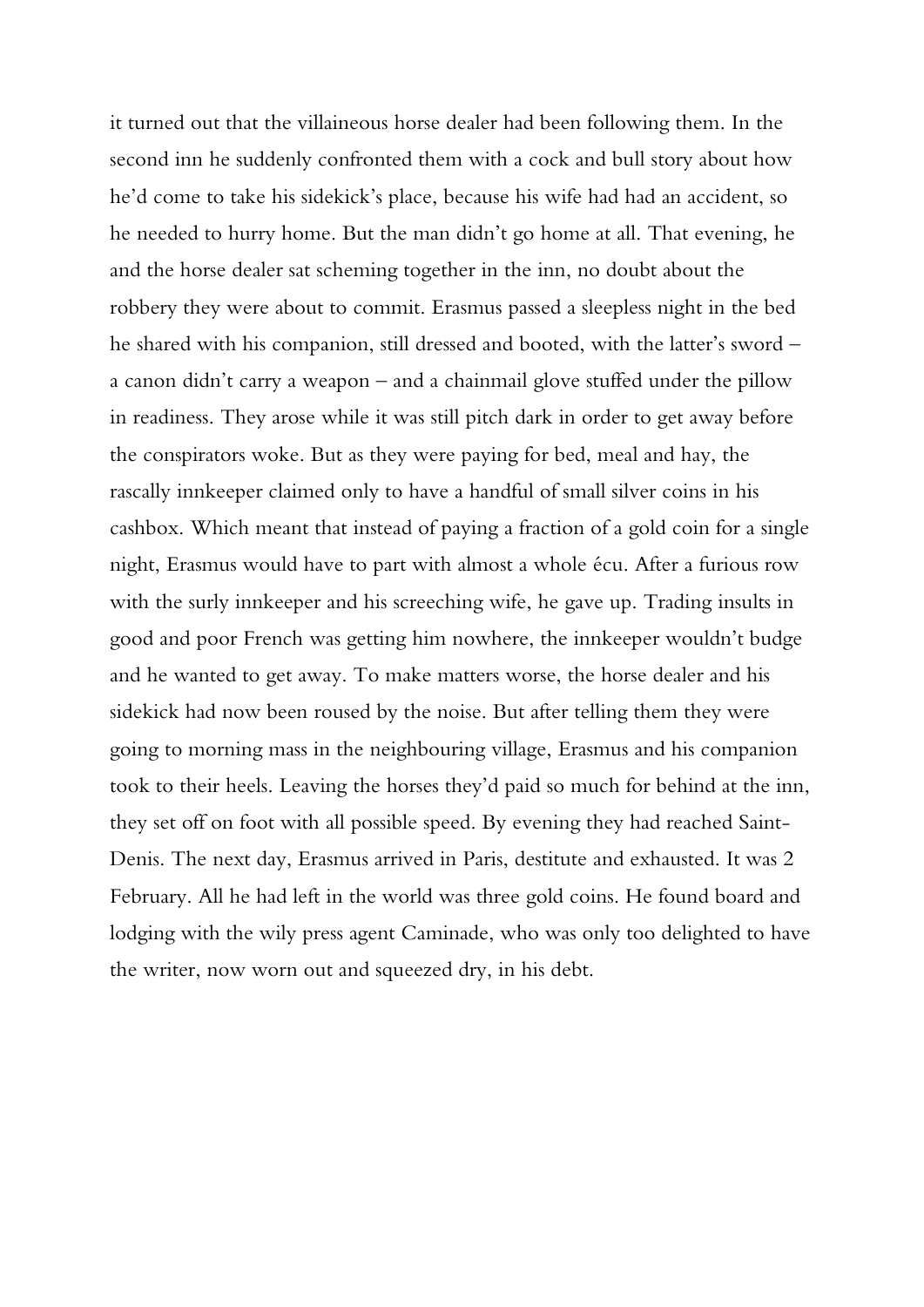#### Shrewd and lewd in England

#### page 346-352

The next year saw Erasmus crossing the North Sea once more, in response to an invitation from Lord Mountjoy. Thanks to an allowance from the busy baron – Mountjoy had by now advanced to become tutor to England's crown prince Henry – Erasmus had all the time in the world to renew contacts with old friends. One of them, John Colet, received him in the deanery of St Paul's Cathedral in London. Erasmus was impressed with the his host's spiritual lifestyle, approving of Colet's rational approach to piety. The new dean insisted on preaching himself, rather than – like his predecessors – have a curate do so, wishing to set a good example for other, laxer members of the clergy. However, he drew the line at holding a daily mass in his church, as had previously been the case. Such ritual exercises in piety bred soulless services, Colet believed. The dean held mass on feast days and kept other days free for bible study, so as to give his sermons depth. Which was effective, Erasmus noticed, because city officials and other high-ranking Londoners flocked to St Paul's, and the royal family regularly welcomed Colet to its palaces as court preacher.

It must also have been pleasant for Erasmus to meet Colet's parents: his aged father, who had been a successful merchant and Lord Mayor of London, but had had the misfortune to see nearly all his children predecease him, and Colet's mother, a wise lady with whom the Dutch humanist got on splendidly. At Colet's table he could enjoy intellectual conversations about the Bible, especially, of course, about the Epistles of Paul. But the fact they were both clerics and almost exactly the same age also made it easy to discuss personal matters. Colet was open about his weaknesses. He loved women, he loved luxury, he loved lazing around, he loved humour. The dean liked nothing better than to tell a good joke when the occasion arose – he refused to deny himself that. But the pious Colet, then in his mid-thirties, assured Erasmus that he staunchly resisted other temptations by banishing sensory pleasures from his daily life and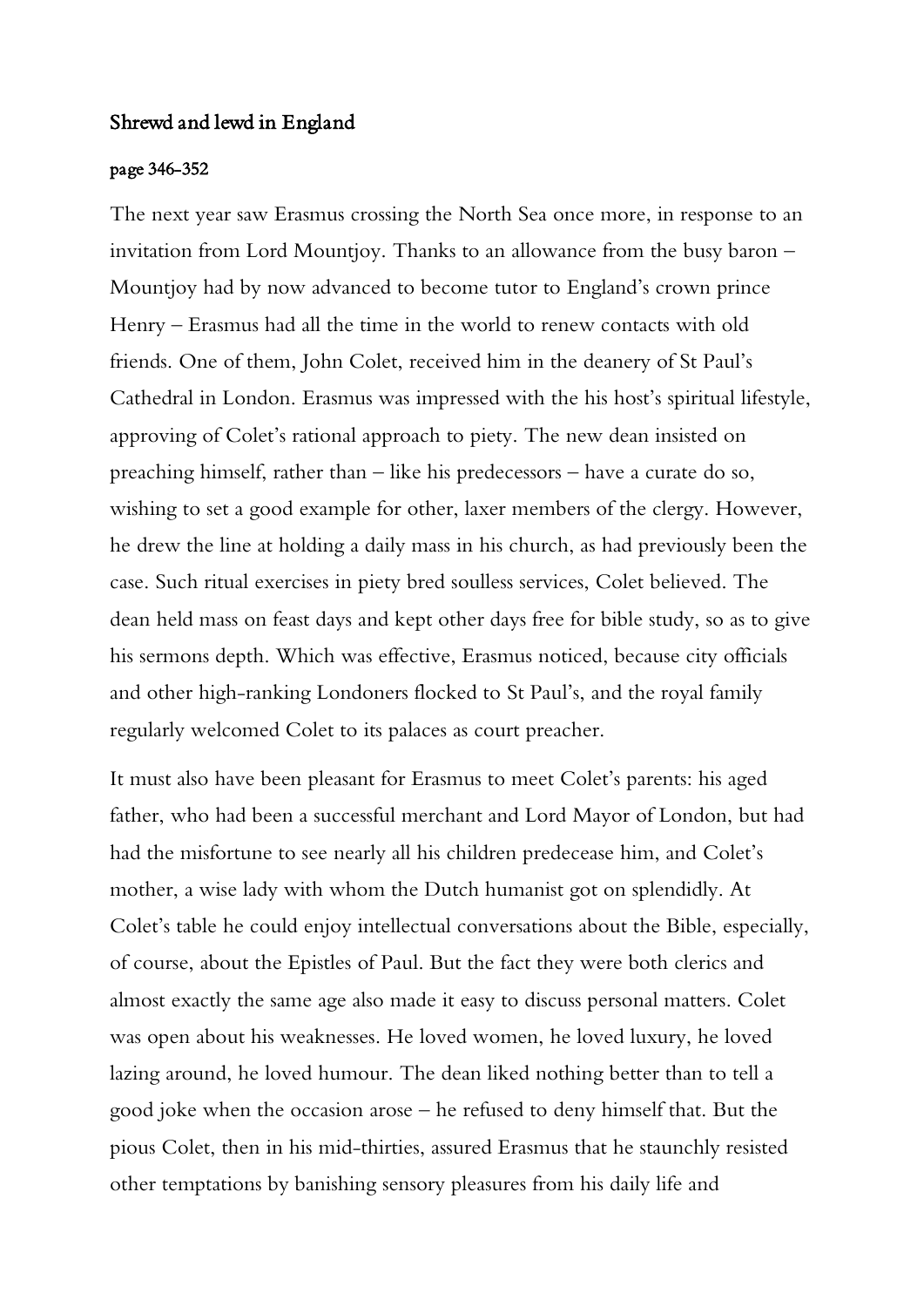immersing himself in his studies. He shunned banquets with courtiers and dignitaries like the plague, to avoid drunkenness and worse, and received almost no guests himself; he had done away with evening meals, eating his one meal of the day in the afternoon, at an impossible hour when others would be caught up in work. On top of that, the one daily repast in the deanery was so frugal as to quench his fleshly lusts, Colet hoped.

Erasmus didn't approve of all that fasting. He firmly believed that it was better to eat two moderate meals a day all year round than skip entire meals and make your one meal of the day meagre into the bargain. Trying to conquer lust by downright starvation undermined your health as well as your mental acuity, he thought. Torturing yourself by fasting did no good at all, Erasmus told his English friend. Moreover, wasn't it much better to train yourself to exercise selfcontrol at a table full of tasty dishes?

The two men didn't just discuss Colet's rigorous approach to fasting, praying and keeping vigil, but also his battle against sexual desire. Many years later, Erasmus wrote that he was prepared to believe Colet's assertion that he had always managed to remain chaste. Whatever he himself vouchsafed to Colet he did not commit to paper. But in his openhearted autobiographical letter to 'X', written in his fifties, when his enemies were trying to blacken his name, accusing him of breaking his vow of celibacy outside the monastery, he wrote that he'd never pretended to have retained his virginity. In other letters he stated carefully that in his youth he'd been tempted by lust, but that he'd never become a slave to Venus. Indeed, had he wished it, his heavy workload wouldn't have allowed him time for such frivolous addictions, he added dryly. And though he might have slipped occasionally when young, he claimed that old age had now fortunately freed him for good from the tyranny of lust.

So he did write about lust, when in his fifties. But not a word about love. Enormous though his correspondence was, it contains not a single remark to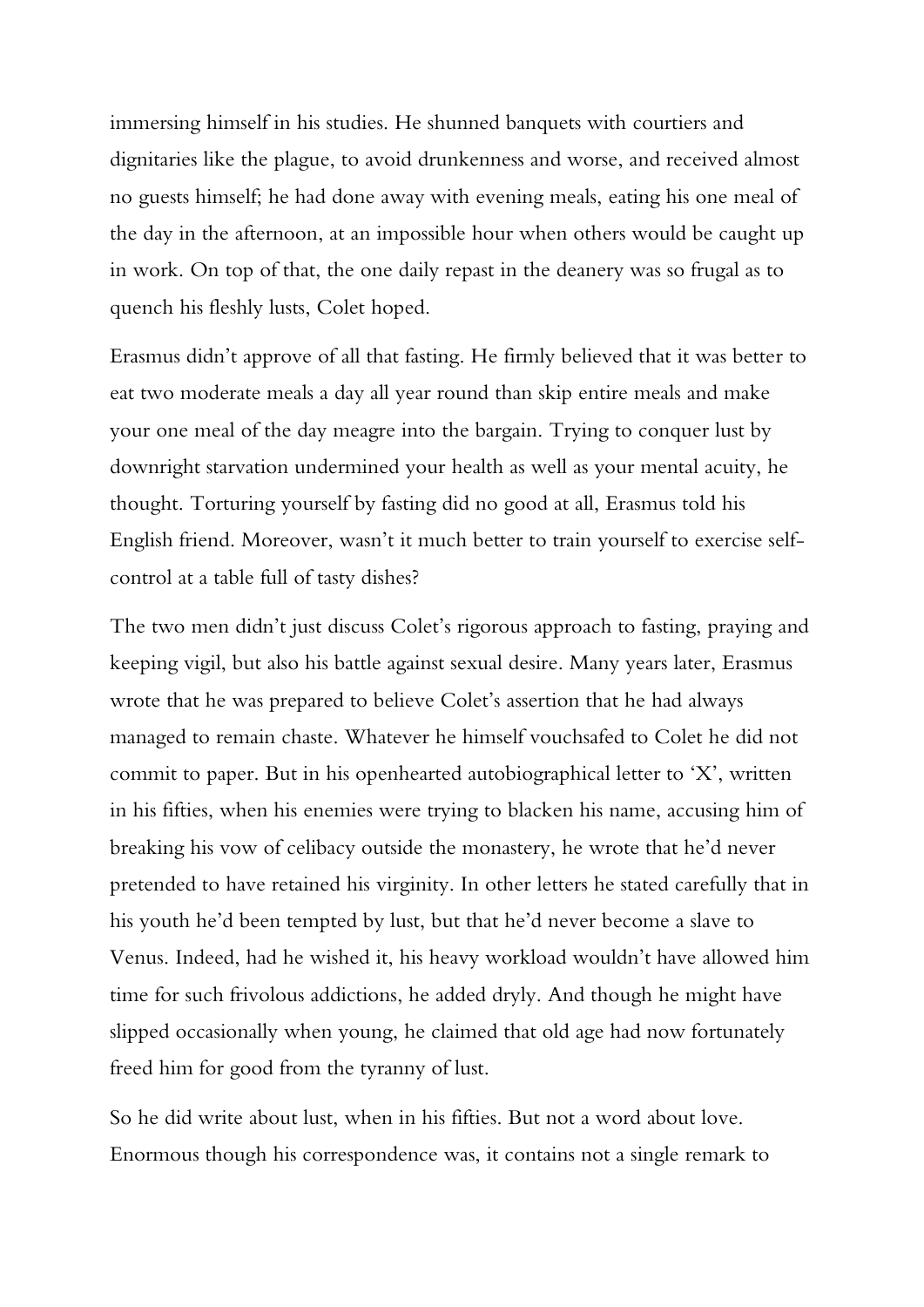indicate that Erasmus was ever in love with a woman, though he was often contemptuous of those who piously shunned the opposite sex – foolish bigotry, he thought. He certainly projected his physical desires on women. But 'nymphs with the faces of saints' – as he wrote in his first letter from England – whose main quality is that they are 'tempting' and 'easy', are not persons. They are not even objects of lust, more service providers. In his letters, women and girls are rarely given a face. And never a body. Men, by contrast, are very much visible, in all kinds of ways. Including when Erasmus was attracted to them.

There must have been opportunities in the London deanery for him to share the dilemmas of a bachelor existence with the forthright Colet. As we know, he had already written to him about celibacy many years earlier. It was a lifestyle that had been thrust upon him at much too young an age, according to Erasmus's fictionalised autobiography. Forced into a monastery as an adolescent, he had been deprived of the chance to explore, at that crucial stage of life, what kind of man he was, and whether or not he was suited to marriage and family life. He had accepted the consequences of that past, not out of fidelity to his time in the monastery, but out of priestly duty. That sacrifice had made it possible for him to marry literature instead, though, as he was well aware.

Much later, Erasmus was to write that his English colleague had confessed to him in the deanery that he did not view celibacy as particularly important to a clerical lifestyle. He didn't have such a problem with priests who had wives and children, Colet told Erasmus. They had sinned out of love. That wasn't laudible, the dean thought, but he took a much dimmer view of other, more reprehensible sins common among clerics – sins that the Church was much less offended by: greed, covetousness, ambition, arrogance, pride. Why weren't those deadly sins? Priests with children showed true Christian humility when they took their fatherly responsibilities seriously, maintained Colet, the son of loving parents. He also said that in his experience, examples of godly living were more often to be found among people with children than among childless, self-righteous priests and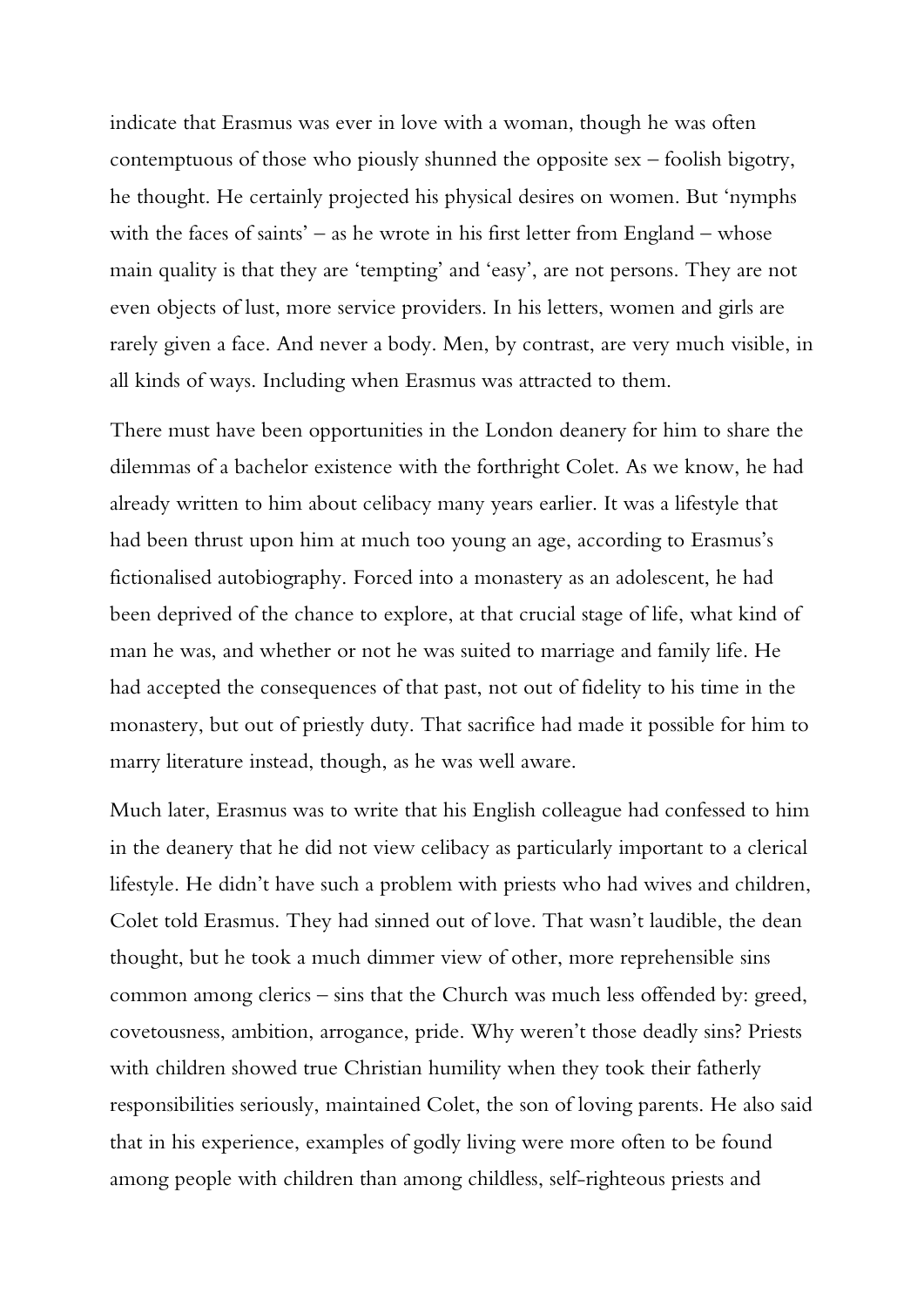monks. Erasmus didn't record his reaction to his English friend's words. But it is quite conceivable that they were consoling to a man who was the son of a Catholic priest.

After his visit to the deanery of St Paul's, Erasmus spent much of his lengthy second stay in England, from 1505 to 1506, in the urbane household of the young Thomas More and his family. The two men got on famously. More happily accepted the challenge to spend an entire autumn translating satirical dialogues by Lucian from Greek into Latin, under the tutelage of the more experienced Dutch humanist. Erasmus and More hadn't forgotten each other in the years since they had first met. Back then their interaction had taken the form of boyish intellectual sparring. Now they were finally reunited, that friendly competition took the form of a fun project that was both an exercise in translation and an exercise in friendship – an exciting friendship. Because these men were evenly matched in every respect, yet in many respects each other's polar opposities.

When they had first met, six years previously, on their walk to Eltham Palace in the summer of 1499, More had only just turned twenty. Now, having gained a law degree according to plan, the young Englishman was compiling an impeccable CV as an up and coming jurist in London, punctiliously following the path set out for him by his ambitious family. After being called to the Bar at Lincoln's Inn, he was made spokesman for the Mercers' Company, a powerful London guild that monopolised trade in wool and cloth: More's very first steps in a dizzying career propelling him towards a position at court. For much of his life Thomas fulfilled his father's expectations with flair. Until he stopped being a yes man and began to say no. Intensely religious, as a young barrister he had toyed with the notion of abandoning a political career for the priesthood. For a while he had even lived in London's Carthusian monastery, a strict religious order, to test his vocation. But that proved a bridge too far: he was too worldly and too lascivious, he confided to Erasmus, and so he had opted for married life instead.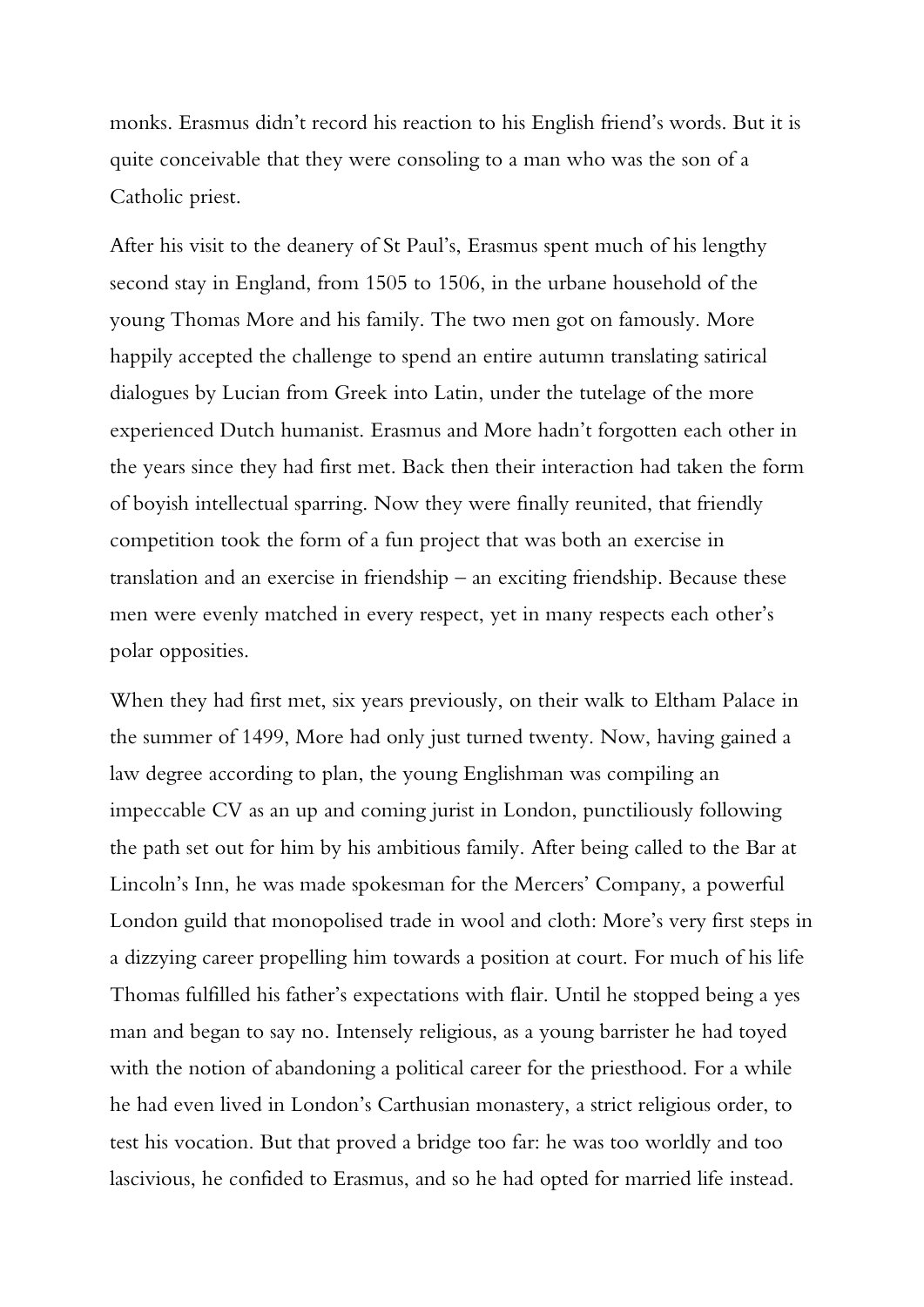He had put his amorous escapades behind him now, having recently wed the sixteen-year-old daughter of a landed aristocrat – he had been more attracted to her younger sister, actually, but had asked his future father-in-law for the hand of his oldest daughter Jane, as that seemed to him more proper. He rented part of a respectable stone mansion known as the Old Barge, Bucklersbury, in a neatly paved street famed for its apothecaries, not five hundred yards from St Paul's and close to the Mercers' Hall. More even had his own wherry, moored just round the corner in Walbrook – an offshoot of the Thames – so that he could easily get to the city. Erasmus was welcome to use the guest room in the Old Barge, and for his part he loved visiting his young friend. Thomas was exceptionally quickwitted, socially adept and utterly charming, Erasmus thought, soon coming to regard this 'man for all seasons' as the most engaging individual he'd ever met.

One of More's talents was cracking jokes with a straight face. Even his family often didn't know whether he was being serious or mocking when he unleashed his razor-sharp wit on his conversation partner. That characteristic had already struck Erasmus during his first visit to England. Back then, More was still the sceptical student who, after submitting patiently to a scholarly lecture on how the legendary King Arthur had woven himself a cloak from the beards of giants he had slain, merely asked drily what weaving technique the king had used. More also excelled at dismissing nonsensical utterances with crisp non sequiturs – an accomplishment that Erasmus very much admired.

In suffocating social regimes like those of late medieval universities, where intellectual indoctrination was reinforced by rigid hierarchical relations, humour was a survival strategy. In later life, when More was royal adviser, irony would help him save face at court in embarrassing situations. In those circles it was the only permissible retort to the humiliations daily meted out to courtiers by their powerful superiors. And coming from More, who dispensed irony with perfect precision, it was not offensive. More drew people to him like a magnet – exactly the right kind of people. Erasmus was one of those admirers: from an early age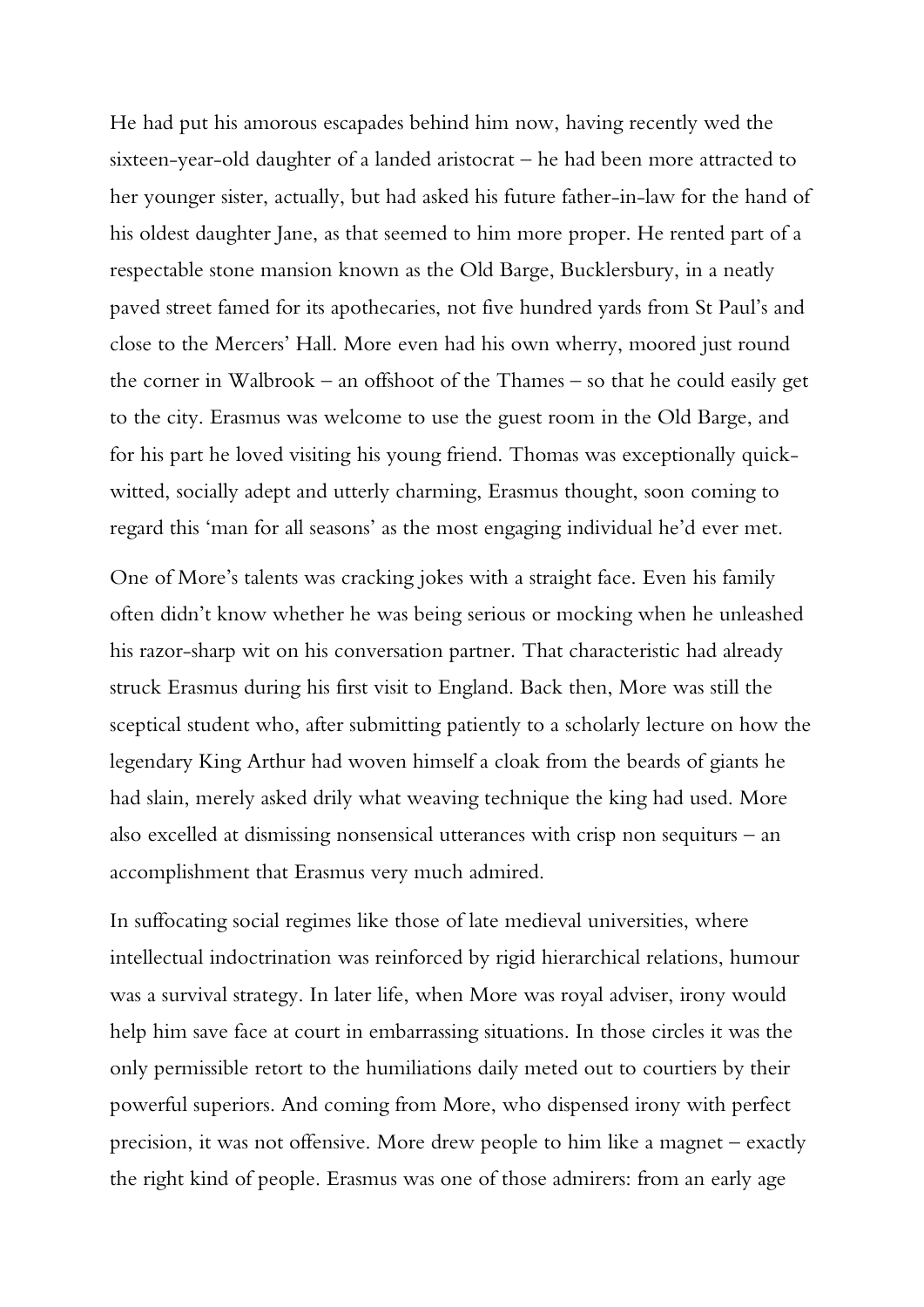he'd suffered more than his fair share of intellectual oppression. He knew better than anyone that humor was the best weapon against the arrogant smugness of jumped-up blowhards, and he appreciated his young friend's polished irony because he recognised its urgency. The fact that More – like all comedians, hungry for laughs – also made members of his household the butt of jokes, mocking inferiors in a way that was demeaning to the ridiculer rather than the ridiculed was something Erasmus was gladly prepared to forgive his young friend. He himself was never the victim.

Erasmus felt strikingly at ease there in that London neighbourhood, in that animated, urbane household, where More's father would drop in with the latest political news from the city, and his father-in-law would join with More in cooking up practical jokes. Erasmus enjoyed a carefree time at the Old Barge, writing lewd epigrams with More – invariably outdone by his brilliant young friend, who shook one clever verse after another out of his sleeve, on sovereigns and servitors, burghers and beggers – and of course, women. 'Who would deny thou art a match for a man, my girl / seeing thy legs wrap themselves round a stallion?'

Meanwhile the lustful Thomas was drawing up an ambitious curriculum for the religious, literary and musical re-education of his sixteen-year-old bride. Who was also bearing a child every year. When Erasmus met More's wife in 1505 she was just seventeen and heavily pregnant with her first child. While at the Old Barge he noted the progress made by the young mistress of the house in bible studies and lute playing, and won her affection by commenting drily on her husband's singing ability. Such an accommodating young bride deserved better than a screeching crow, More's Dutch guest jested. Jane must have been happy that the lodger diverted her demanding husband's attention. She enjoyed having Erasmus to stay with them, he read in letters from the Old Barge when he was elsewhere, and she sent her greetings. In fact, the entire More family took Erasmus to their bosom. At Tournehem Castle, with his old friend Batt, he'd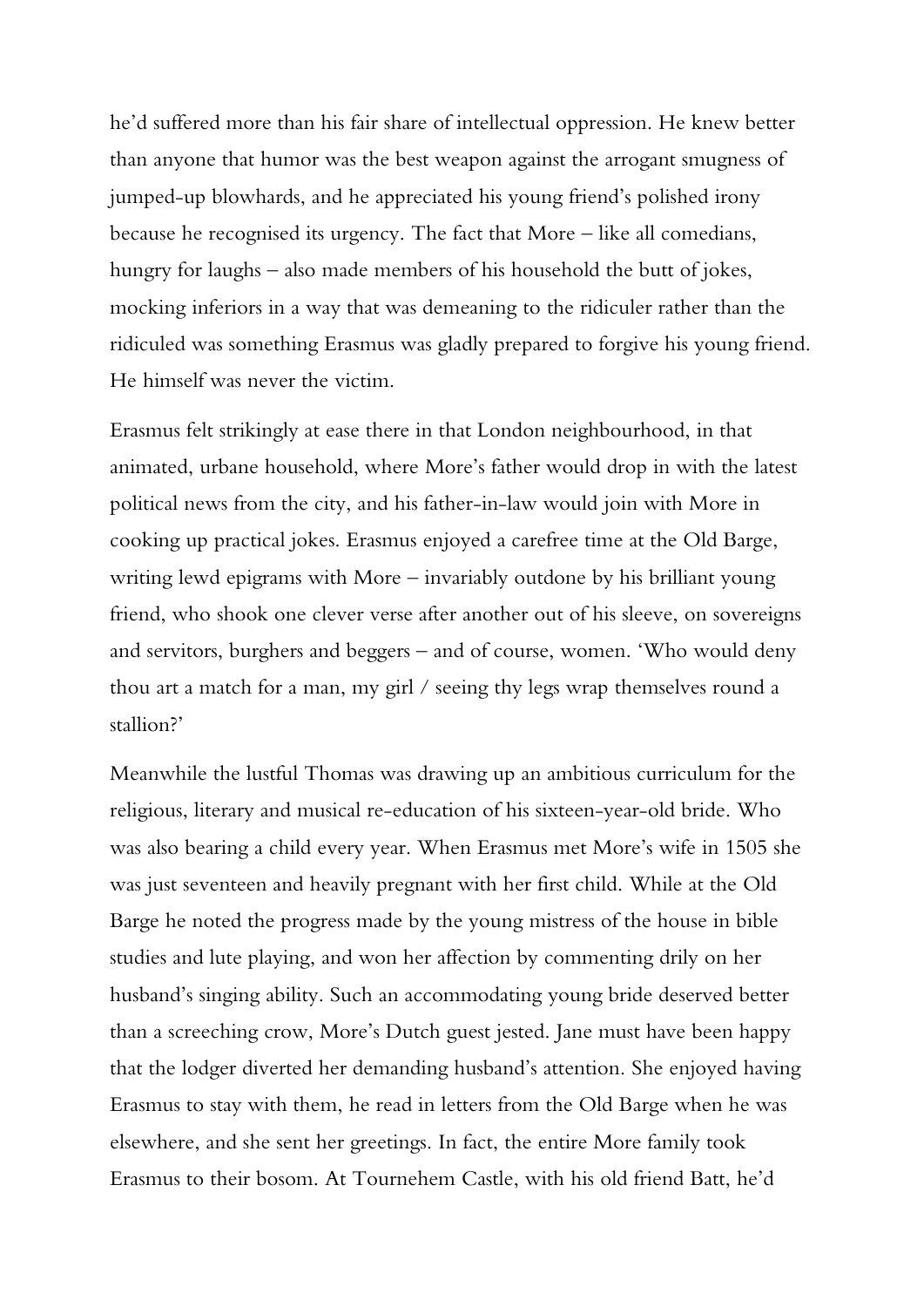never felt secure. And during his time in the austere monastery with Willem he'd had a constant sense of inadequacy. Suspicion and jealousy about the behaviour of fellow monks was rife. He'd even been infected by it himself. But in the case of More he encountered a world without reproaches. Moreover, in More he finally found a companion who, like himself, was interested in reading and translating Greek. More even turned out to be proficient at it, thanks to five years of lessons from Linacre and Grocyn. And with his dual talent for gravity and humour he shared the literary tastes of his older Dutch friend – who suggested a joint attack on Lucian. Erasmus translated six texts by the Greek author. More signed up for four.

Sample translation Jane Hedley-Prole

Sandra Langereis is a historian and biographer. Her previous biography, The Wordsmith, about printer and publisher Christoffel Plantijn, was nominated for the Libris History Prize and chosen as best biography and best history book of 2014 by newspapers de Volkskrant and Trouw. With Erasmus: Life Of A Maverick, she has once again published a committed biography that calls attention to culture's indispensability in all times.



© Geert Snoeijer

### First press quotes:

'Ambitious biography turns Erasmus into a man of flesh and blood.' – Trouw

'Furthermore, because Langereis does this in a highly readable way, without pomposity or endless citations, the book has not only become a wonderful